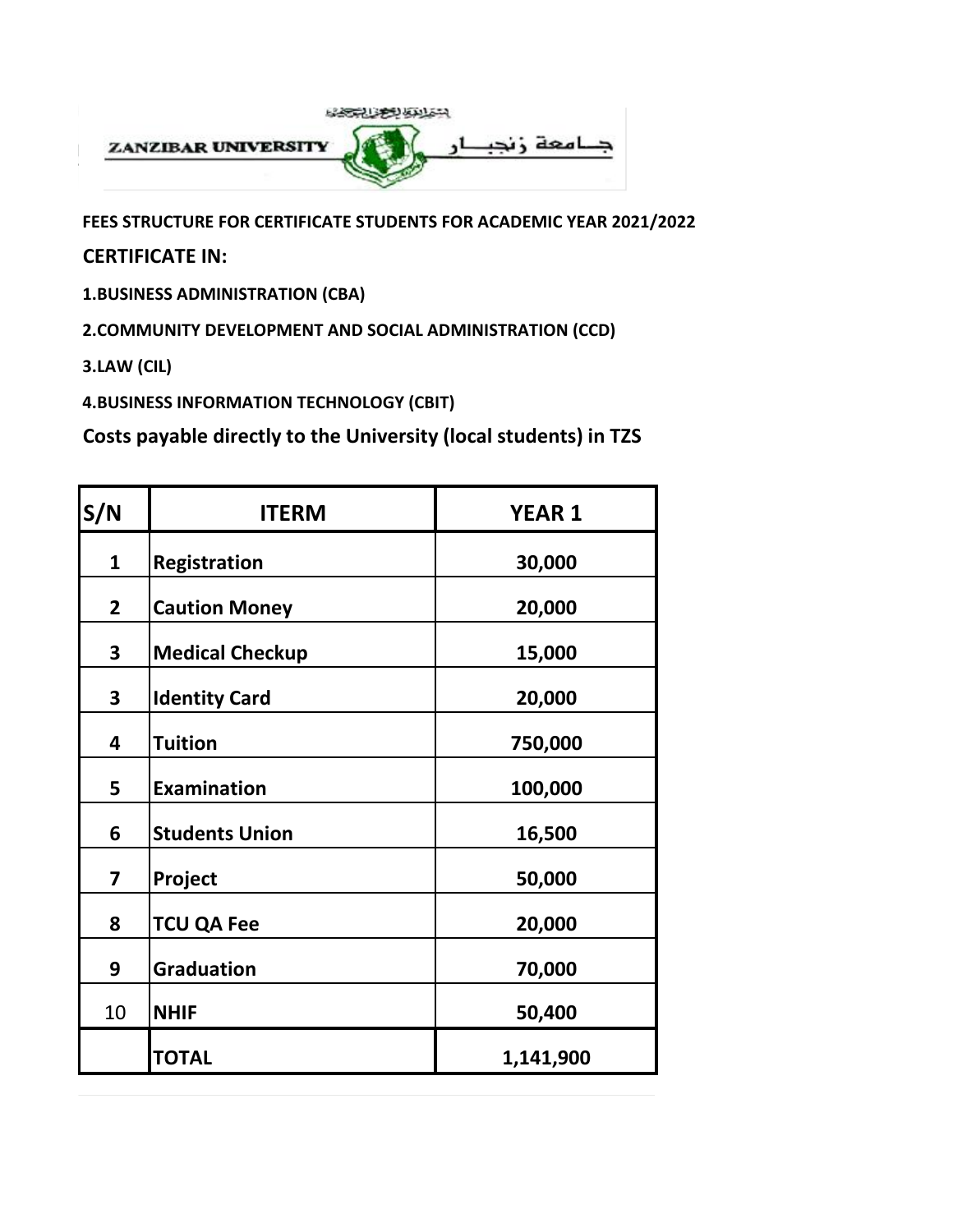**Costs payable directly to the University (Foreign students) in USD**

| S/N            | <b>ITERM</b>           | <b>YEAR 1</b> |
|----------------|------------------------|---------------|
| $\mathbf{1}$   | <b>Registration</b>    | 30            |
| $\overline{2}$ | <b>Caution Money</b>   | 20            |
| 3              | <b>Medical Checkup</b> | 15            |
| 3              | <b>Identity Card</b>   | 10            |
| 4              | <b>Tuition</b>         | 530           |
| 5              | <b>Examination</b>     | 60            |
| 6              | <b>Students Union</b>  | 10            |
| $\overline{7}$ | <b>TCU QA Fee</b>      | 12            |
| 8              | <b>Graduation</b>      | 50            |
|                |                        |               |
|                | <b>TOTAL</b>           | 737           |

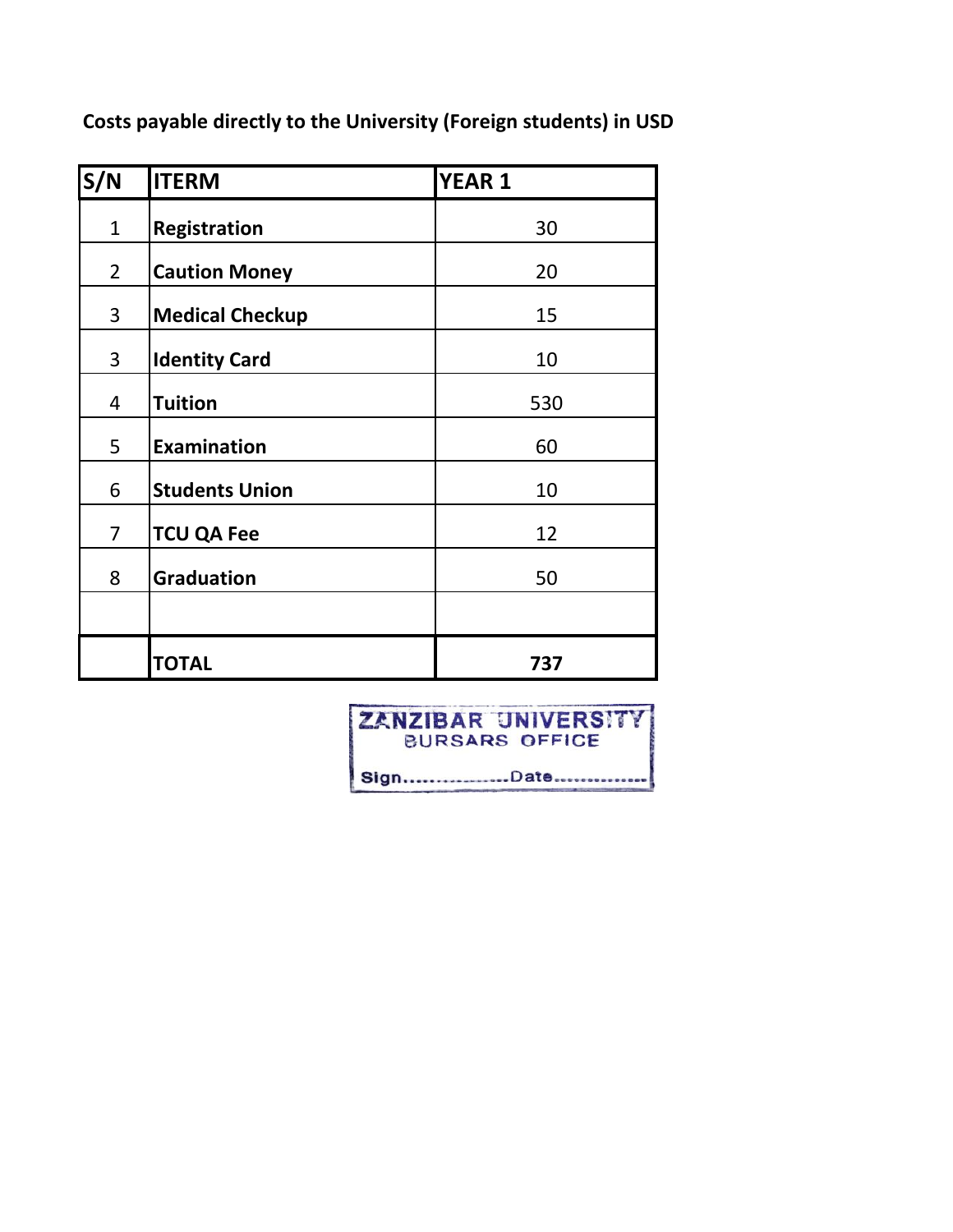

**FEE STRUCTURE FOR LEVEL 5 AND 6 DIPLOMA STUDENTS FOR ACADEMIC YEAR 2021/2022**

**DIPLOMA IN:**

**1.BUSINESS ADMINISTRATION**

**2.PROCUREMENT AND LOGISTIC MANAGEMENT**

| S/N            | <b>ITERM</b>           | <b>YEAR 1</b>    | <b>YEAR 2</b>  | <b>TOTAL</b> |  |
|----------------|------------------------|------------------|----------------|--------------|--|
| 1              | Registration           | 30,000           | $\overline{0}$ | 30,000       |  |
| $\overline{2}$ | <b>Caution Money</b>   | 20,000           | $\overline{0}$ | 20,000       |  |
| 3              | <b>Identity Card</b>   | 20,000           | $\overline{0}$ | 20,000       |  |
| 4              | <b>Medical Checkup</b> | 15,000           | $\overline{0}$ | 15,000       |  |
| 5              | <b>Tuition</b>         | 1,100,000        | 1,100,000      | 2,200,000    |  |
| 6              | Examination            | 100,000          | 100,000        | 200,000      |  |
|                | <b>Students Union</b>  | 20,000<br>20,000 |                | 40,000       |  |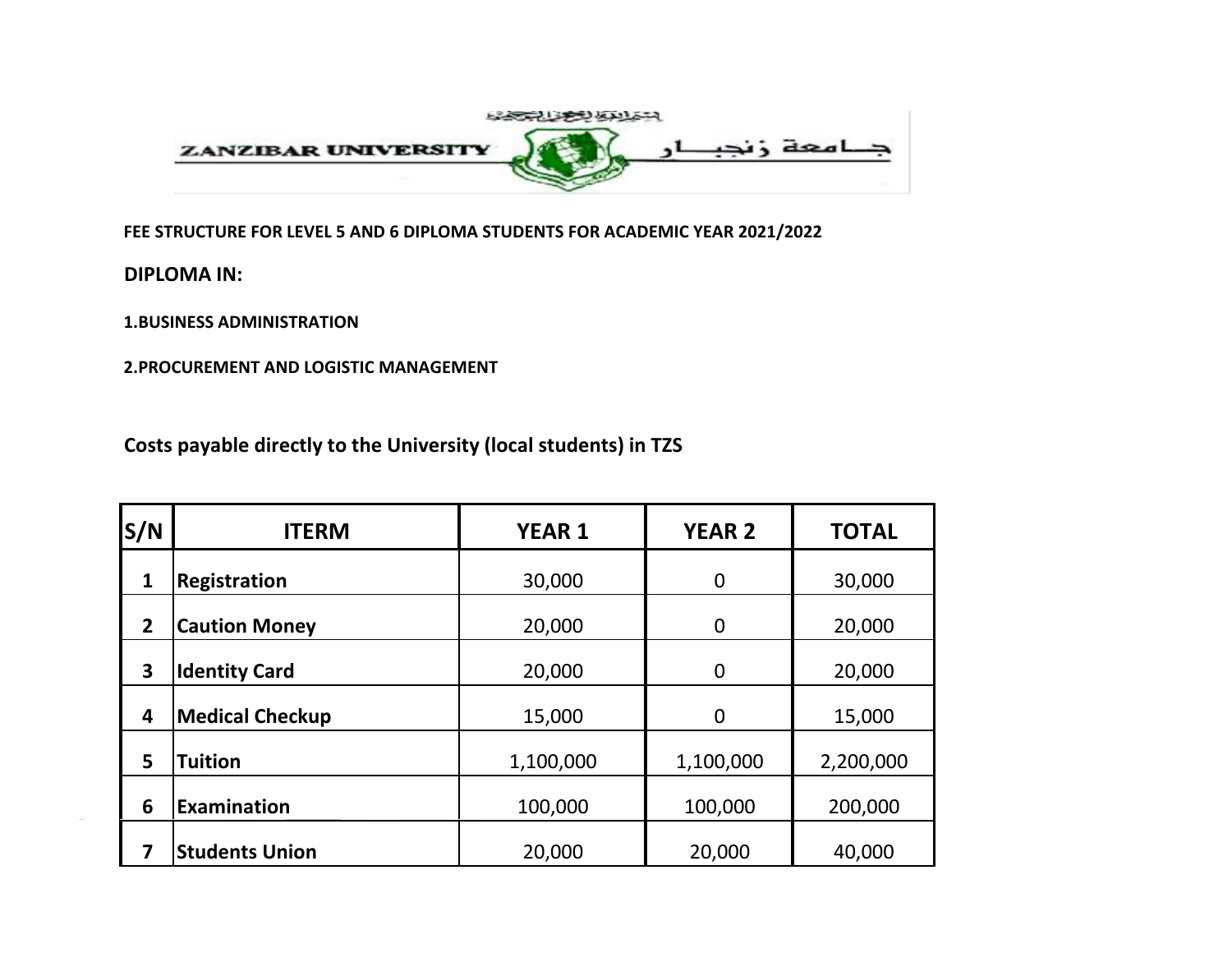| 8  | <b>Field Practical/Training Fee</b> |           | 100,000   | 100,000   |
|----|-------------------------------------|-----------|-----------|-----------|
| 9  | <b>TCU QA Fee</b>                   | 20,000    | 20,000    | 40,000    |
| 10 | <b>NHIF</b>                         | 50,400    | 50,400    | 100,800   |
| 11 | Graduation                          |           | 70,000    | 70,000    |
|    | <b>TOTAL</b>                        | 1,375,400 | 1,460,400 | 2,835,800 |

**FEES STRUCTURE FOR LEVEL 5 AND 6 DIPLOMA STUDENTS FOR ACADEMIC YEAR 2021/2022**

**DIPLOMA IN:**

**1.COMMUNITY DEVELOPMENT**

**2.SOCIAL WORK**

**3.ISLAMIC BANKING AND FINANCE**

**4.LAW**

| S/N | <b>ITERM</b> | <b>YEAR 1</b> | <b>YEAR 2</b> | <b>TOTAL</b> |  |
|-----|--------------|---------------|---------------|--------------|--|
|     | Registration | 30,000        |               | 30,000       |  |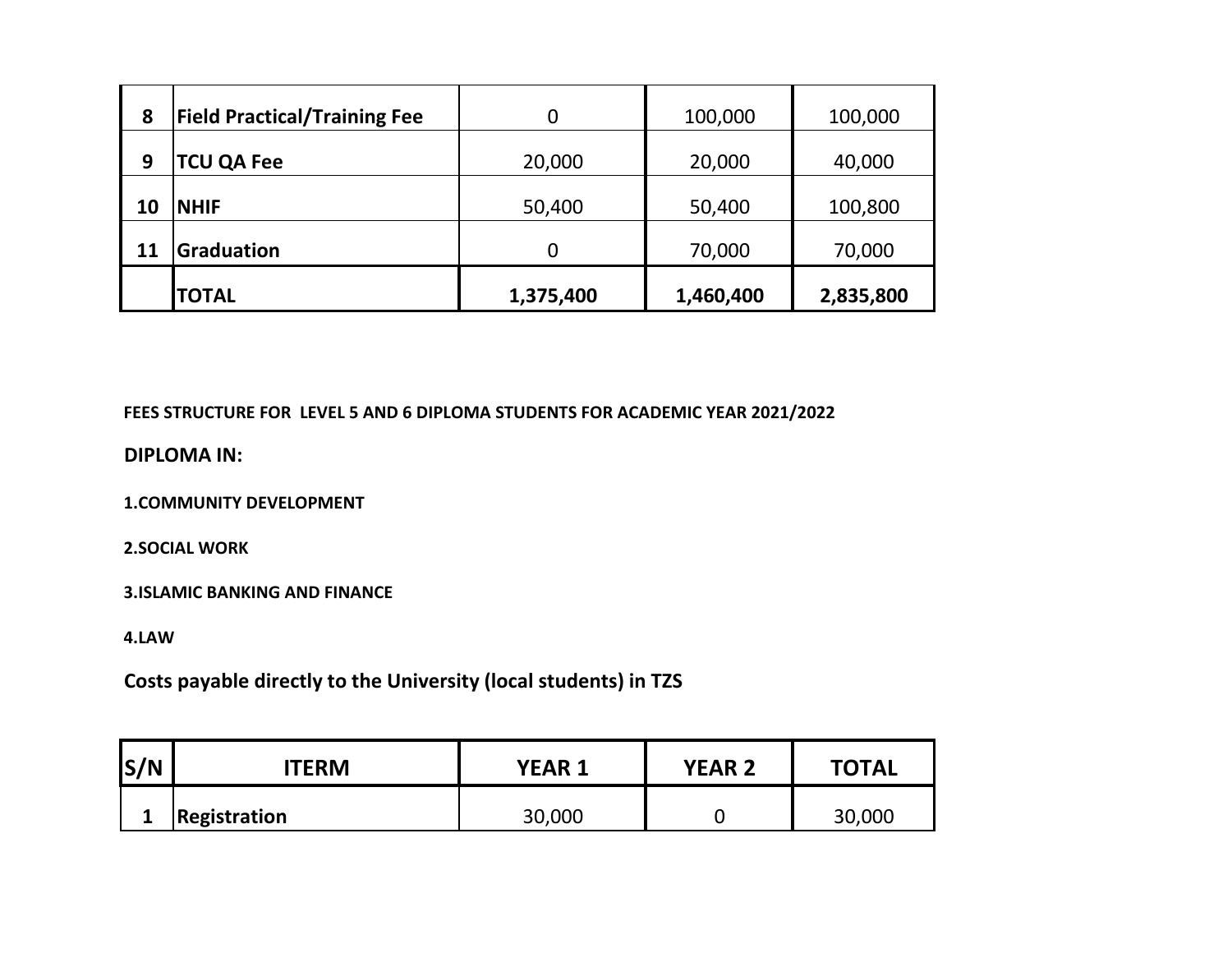| $\overline{2}$          | <b>Caution Money</b>                | 20,000      | $\overline{0}$ | 20,000    |
|-------------------------|-------------------------------------|-------------|----------------|-----------|
| 3                       | <b>Medical Checkup</b>              | 15,000      | $\overline{0}$ | 15,000    |
| 4                       | <b>Identity Card</b>                | 20,000      | $\overline{0}$ | 20,000    |
| 5                       | <b>Tuition</b>                      | 1,050,000   | 1,050,000      | 2,100,000 |
| 6                       | <b>Examination</b>                  | 100,000     | 100,000        | 200,000   |
| $\overline{\mathbf{z}}$ | <b>Students Union</b>               | 20,000      | 20,000         | 40,000    |
| 8                       | <b>Field Practical/Training Fee</b> | 0           | 100,000        | 100,000   |
| 9                       | <b>TCU QA Fee</b>                   | 20,000      | 20,000         | 40,000    |
| 10                      | <b>NHIF</b>                         | 50,400      | 50,400         | 100,800   |
| 11                      | <b>Graduation</b>                   | $\mathbf 0$ | 70,000         | 70,000    |
|                         | <b>TOTAL</b>                        | 1,325,400   | 1,410,400      | 2,735,800 |

## **DIPLOMA IN:**

**1.BUSINESS INFORMATION TECHNOLOGY**

| S/N | <b>TERM</b>         | YEAR   | <b>YEAR 2</b> | <b>TOTAL</b> |
|-----|---------------------|--------|---------------|--------------|
|     | <b>Registration</b> | 30,000 |               | 30,000       |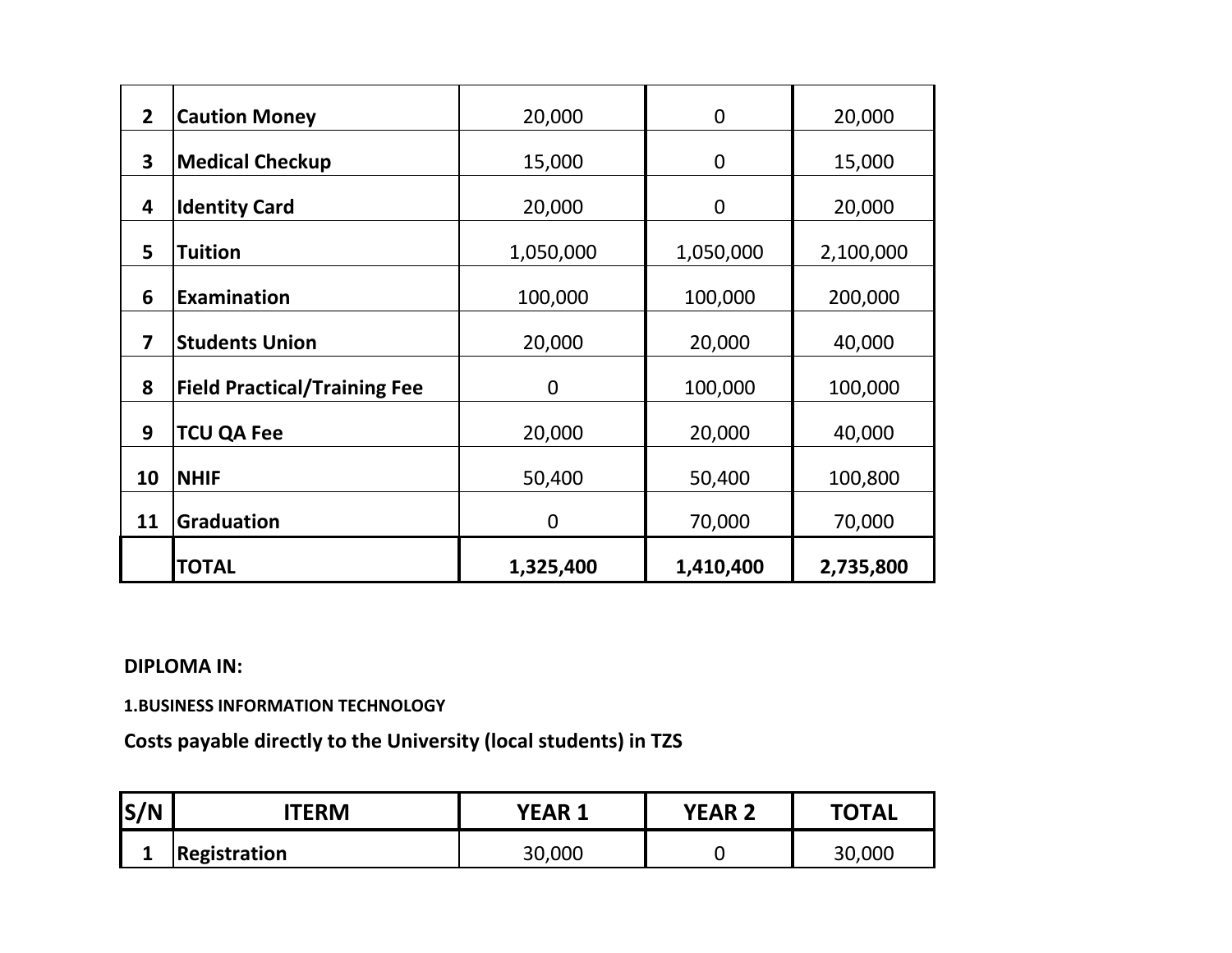| $\overline{2}$ | <b>Caution Money</b>                | 20,000         | 0         | 20,000    |
|----------------|-------------------------------------|----------------|-----------|-----------|
| 3              | <b>Medical Checkup</b>              | 15,000         | 0         | 15,000    |
| 4              | <b>Identity Card</b>                | 20,000         | 0         | 20,000    |
| 5              | Tuition                             | 1,150,000      | 1,150,000 | 2,300,000 |
| 6              | <b>Examination</b>                  | 100,000        | 100,000   | 200,000   |
| 7              | <b>Students Union</b>               | 20,000         | 20,000    | 40,000    |
| 8              | <b>Field Practical/Training Fee</b> | $\overline{0}$ | 100,000   | 100,000   |
| 9              | <b>TCU QA Fee</b>                   | 20,000         | 20,000    | 40,000    |
| 10             | Project                             | 0              | 50,000    | 50,000    |
| 11             | <b>NHIF</b>                         | 50,400         | 50,400    | 100,800   |
| 12             | <b>Graduation</b>                   | $\overline{0}$ | 70,000    | 70,000    |
|                | <b>TOTAL</b>                        | 1,425,400      | 1,560,400 | 2,985,800 |

### **DIPLOMA IN:**

#### **1.COUNSELING AND PSYCHOLOGY**

#### **2.ARTS WITH EDUCATION**

| S/N | TERM                | <b>YEAR 1</b> | <b>YEAR 2</b> | <b>YEAR</b><br>س | <b>TOTAL</b> |
|-----|---------------------|---------------|---------------|------------------|--------------|
| -   | <b>Registration</b> | 30,000        |               |                  | 30,000       |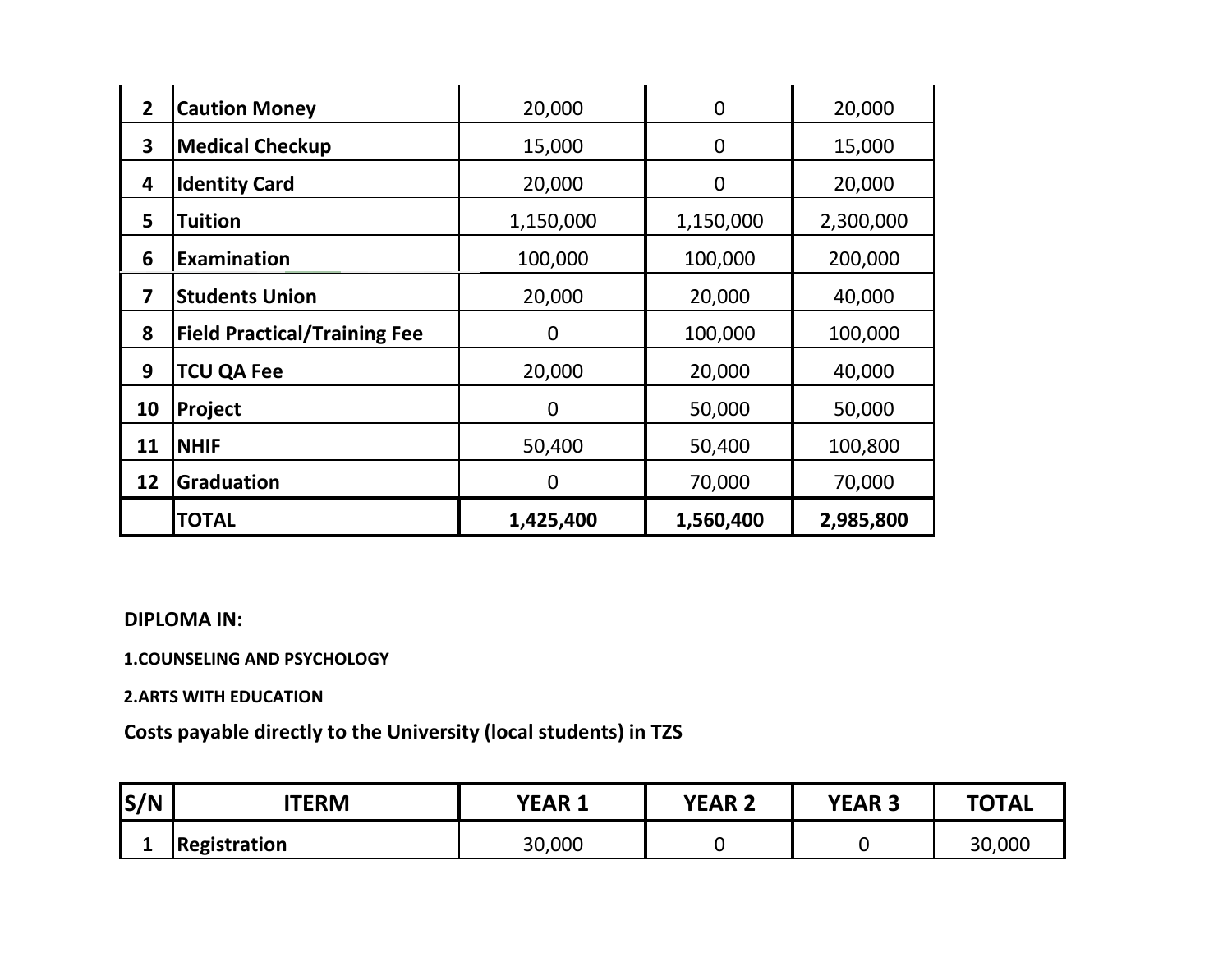| $\overline{2}$ | <b>Caution Money</b>                | 20,000      | $\mathbf 0$ | $\overline{0}$ | 20,000    |
|----------------|-------------------------------------|-------------|-------------|----------------|-----------|
| 3              | <b>Medical Checkup</b>              | 15,000      | $\mathbf 0$ | $\mathbf 0$    | 15,000    |
| 4              | <b>Identity Card</b>                | 20,000      | $\mathbf 0$ | $\mathbf 0$    | 20,000    |
| 5              | <b>Tuition</b>                      | 1,050,000   | 1,050,000   | 1,050,000      | 3,150,000 |
| 6              | <b>Examination</b>                  | 100,000     | 100,000     | 100,000        | 300,000   |
| 7              | <b>Students Union</b>               | 20,000      | 20,000      | 20,000         | 60,000    |
| 8              | <b>Field Practical/Training Fee</b> | 100,000     | 100,000     | 100,000        | 300,000   |
| 9              | <b>TCU QA Fee</b>                   | 20,000      | 20,000      | 20,000         | 60,000    |
| 10             | <b>Research</b>                     | $\mathbf 0$ | $\mathbf 0$ | 50,000         | 50,000    |
| 11             | <b>NHIF</b>                         | 50,400      | 50,400      | 50,400         | 151,200   |
| 12             | Graduation                          | $\mathbf 0$ | 0           | 70,000         | 70,000    |
|                | <b>TOTAL</b>                        | 1,425,400   | 1,340,400   | 1,460,400      | 4,226,200 |

**Note : For students Undertaking these Programmes for 2 YEARS, Should use 1st and 3rd year fee structure**

**DIPLOMA IN:**

**1.NURSING AND MIDWIFERY**

**2.MEDICAL LABORATORY**

**3.SCIENCE WITH EDUCATION**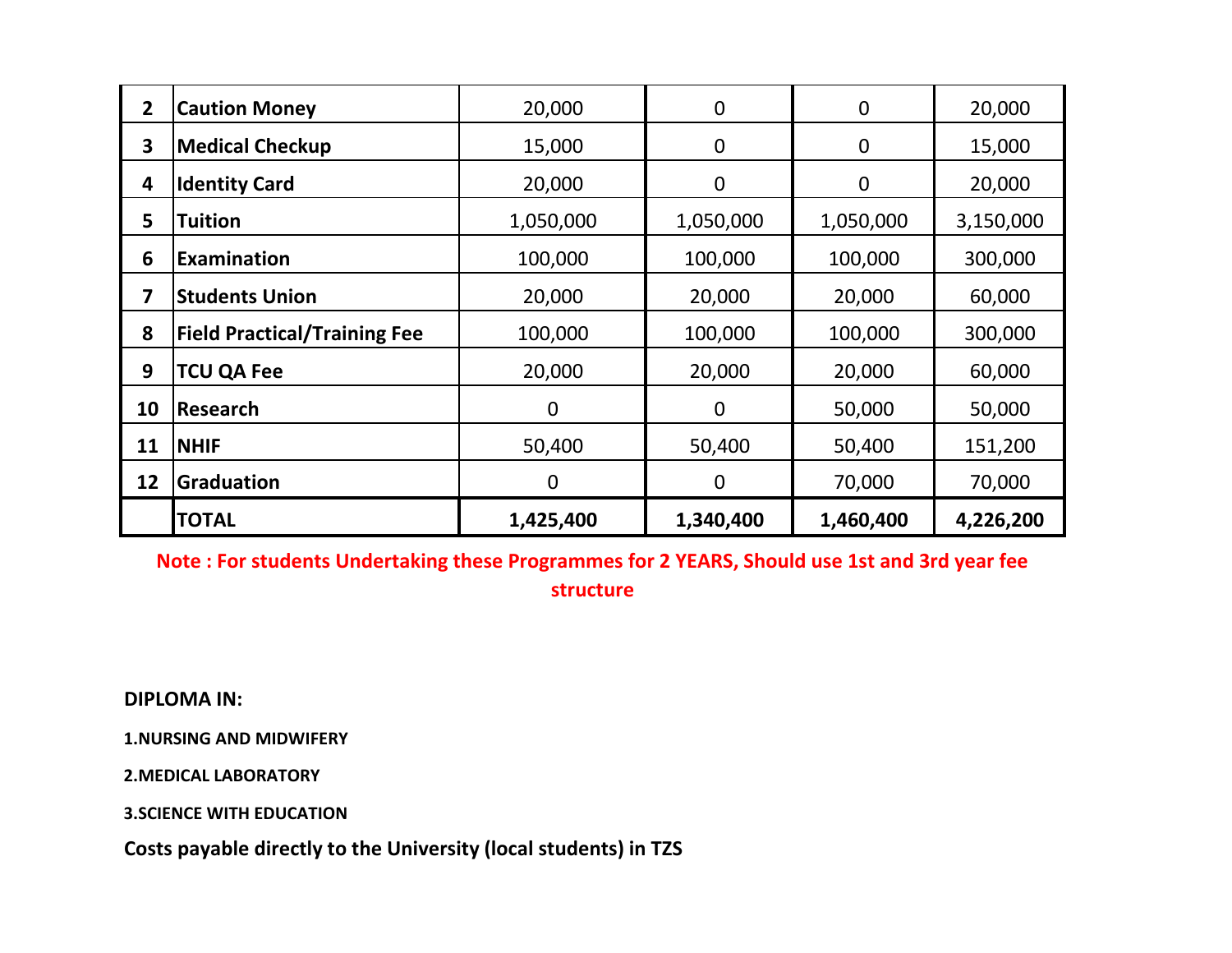| S/N            | <b>ITERM</b>                        | <b>YEAR 1</b> | <b>YEAR 2</b>    | <b>YEAR 3</b>  | <b>TOTAL</b> |
|----------------|-------------------------------------|---------------|------------------|----------------|--------------|
| 1              | <b>Registration</b>                 | 30,000        | $\mathbf 0$      | $\overline{0}$ | 30,000       |
| $\overline{2}$ | <b>Caution Money</b>                | 20,000        | $\mathbf 0$      | $\mathbf 0$    | 20,000       |
| 3              | <b>Medical Checkup</b>              | 15,000        | $\boldsymbol{0}$ | $\mathbf 0$    | 15,000       |
| 4              | <b>Identity Card</b>                | 20,000        | $\mathbf 0$      | $\mathbf 0$    | 20,000       |
| 5              | <b>Tuition</b>                      | 1,200,000     | 1,200,000        | 1,200,000      | 3,600,000    |
| 6              | Examination                         | 100,000       | 100,000          | 100,000        | 300,000      |
| 7              | <b>Students Union</b>               | 20,000        | 20,000           | 20,000         | 60,000       |
| 8              | <b>Field Practical/Training Fee</b> | 150,000       | 150,000          | 150,000        | 450,000      |
| 9              | <b>TCU QA Fee</b>                   | 20,000        | 20,000           | 20,000         | 60,000       |
| 10             | <b>NHIF</b>                         | 50,400        | 50,400           | 50,400         | 151,200      |
| 11             | Graduation                          | $\mathbf 0$   | $\boldsymbol{0}$ | 70,000         | 70,000       |
|                | <b>TOTAL</b>                        | 1,625,400     | 1,540,400        | 1,610,400      | 4,776,200    |

**Note : For students Undertaking these Programmes for 2 YEARS, Should use 1st and 3rd year fee structure**

**Costs payable directly to the University (Foreign students) in USD - All Diploma**

|    | <b>S/N ITERM</b>     | <b>YEAR 1</b> | <b>YEAR 2</b> | <b>YEAR 3</b> | <b>TOTAL</b> |
|----|----------------------|---------------|---------------|---------------|--------------|
| -- | Registration         | 30            |               |               | 30           |
|    | <b>Caution Money</b> | 20            |               |               | 20           |